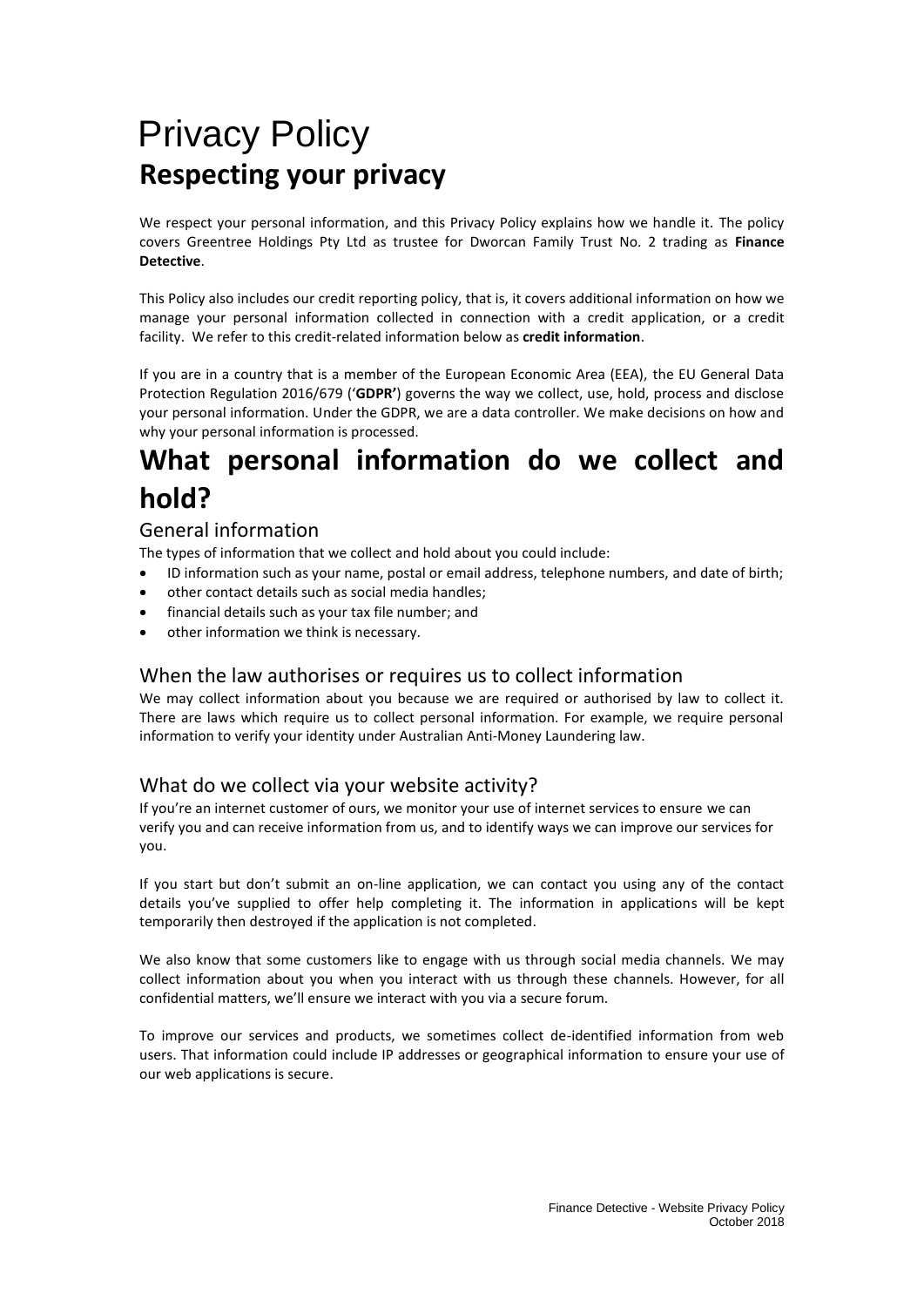# **How do we collect your personal information?**

### How we collect and hold your information

Unless it's unreasonable or impracticable, we will try to collect personal information directly from you (referred to as '**solicited information**'). For this reason, it's important that you help us to do this and keep your contact details up-to-date.

There are a number of ways in which we may seek information from you. We might collect your information when you fill out a form with us, when you've given us a call or used our website. We also find using electronic means, such as email or SMS, a convenient way to communicate with you and to verify your details<sup>1</sup>.

## How we collect your information from other sources

Sometimes, we will collect information about you from other sources as the Privacy Act 1988 permits. We will do this only if it's reasonably necessary to do so, for example, where:

- we collect information from third parties about the loan or lease made available to you arising out of the services we provide you;
- we can't get hold of you and we rely on public information (for example, from public registers or social media) or made available by third parties) to update your contact details; or
- we exchange information with your legal or financial advisers or other representatives.

## What if you don't want to provide us with your personal information?

If you don't provide your information to us, it may not be possible:

- for us to give you the credit assistance you seek from us;
- to assist in finding a loan or lease relevant to your circumstances;
- verify your identity or protect against fraud; or
- to let you know about other products or services that might be suitable for your financial needs.

## How we collect and hold your credit information

We will collect your credit information in the course of you answering the enquiries we make of you relating to the credit assistance you seek from us. In addition to what we say above about collecting information from other sources, other main sources for collecting credit information are:

- your co-loan applicants or co-borrowers;
- your guarantors/proposed guarantors;

 $\overline{a}$ 

- your employer, accountant, real estate agent or other referees;
- your agents and other representatives like the person who referred your business to us, your solicitors, conveyancers and settlement agents;
- organisations that help us to process credit applications;
- organisations that check the security you are offering such as valuers;
- bodies that issue identification documents to help us check your identity; and
- our service providers involved in helping us to process any application you make for credit through us.

## What do we do when we get information we didn't ask for?

Sometimes, people share information with us we haven't sought out (referred to as '**unsolicited information**'). Where we receive unsolicited personal information about you, we will check whether that information is reasonably necessary for our functions or activities. If it is, we'll handle this information the same way we do with other information we seek from you. If not, we'll ensure we do the right thing and destroy or de-identify it.

<sup>&</sup>lt;sup>1</sup> However, we'll never ask you for your security details in this way – if you are ever unsure, just contact us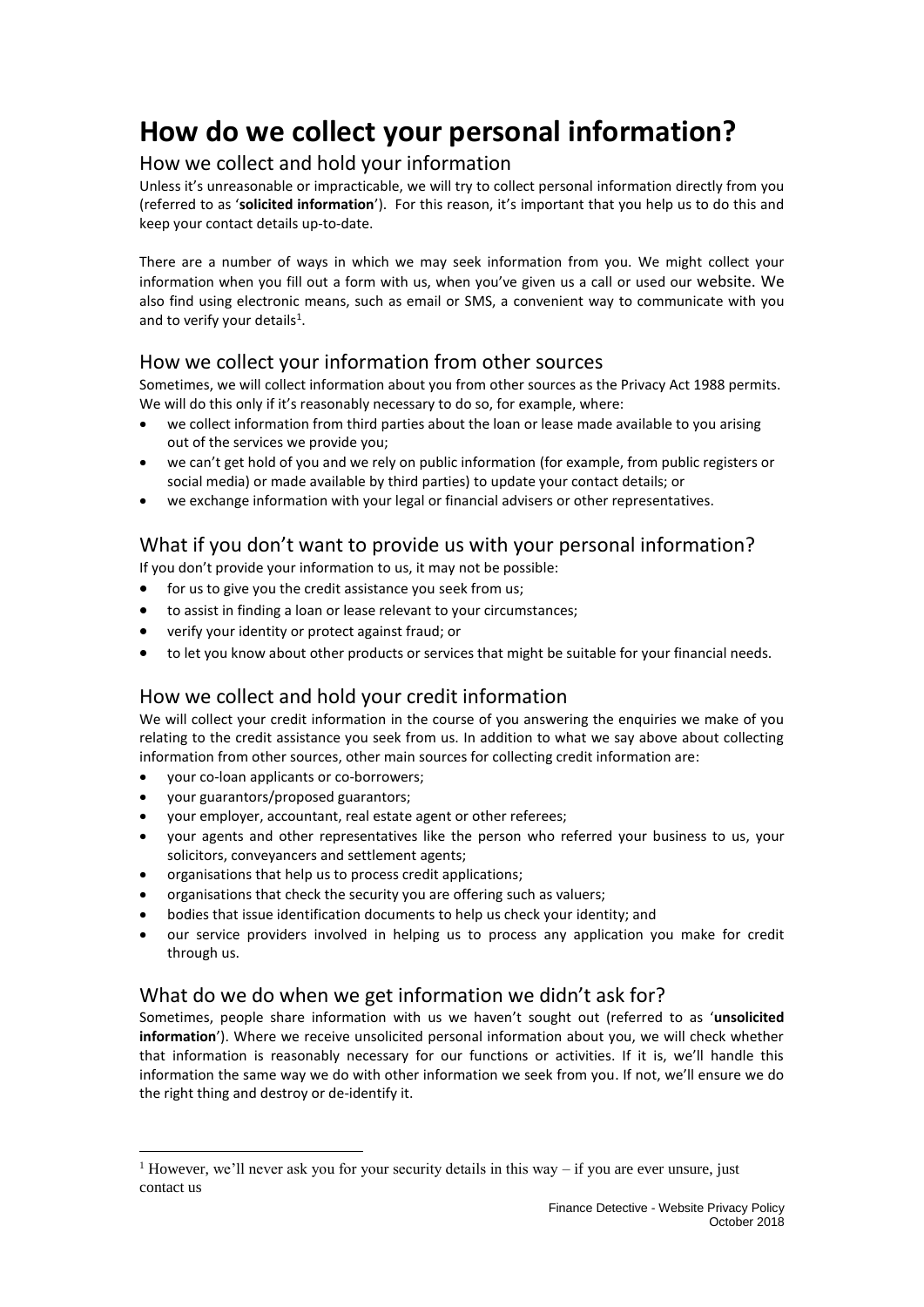## When will we notify you that we have received your information?

When we receive personal information from you directly, we'll take reasonable steps to notify you how and why we collected your information, who we may disclose it to and outline how you can access it, seek correction of it or make a complaint.

Sometimes we collect your personal information from third parties. You may not be aware that we have done so. If we collect information that can be used to identify you, we will take reasonable steps to notify you of that collection.

### How do we take care of your personal information?

We store information in different ways, including in paper and electronic form. The security of your personal information is important to us and we take reasonable steps to protect it from misuse, interference and loss, and from unauthorised access, modification or disclosure. Some of the ways we do this are:

- document storage security policies;
- security measures for access to our systems; and
- only giving access to personal information to a person who is verified to be able to receive that information

We may store personal information physically or electronically with third party data storage providers. Where we do this, we use contractual arrangements to ensure those providers take appropriate measures to protect that information and restrict the uses to which they can put that information.

### What happens when we no longer need your information?

We'll only keep your information for as long as we require it for our purposes. We may be required to keep some of your information for certain periods of time under law. When we no longer require your information, we'll ensure that your information is destroyed or de-identified.

## **How we use your personal information**

## What are the main reasons we collect, hold and use your information?

Collecting your personal information allows us to provide you with the products and services you've asked for. This means we can use your information to:

- give you credit assistance;
- give you information about loan products or related services including help, guidance and advice;
- consider whether you are eligible for a loan or lease or any related service you requested including identifying or verifying you or your authority to act on behalf of a customer;
- assist you to prepare an application for a lease or a loan;
- administer services we provide, for example, to answer requests or deal with complaints; and
- administer payments we receive, or any payments we make, relating to your loan or lease.

## Can we use your information for marketing our products and services?

We may use or disclose your personal information to let you know about other products or services we or a third party make available and that may be of interest to you.

We will always let you know that you can opt out from receiving marketing offers.

With your consent, we may disclose your personal information to third parties for the purpose of connecting you with other businesses or customers. You can ask us not to do this at any time. We won't sell your personal information to any organisation.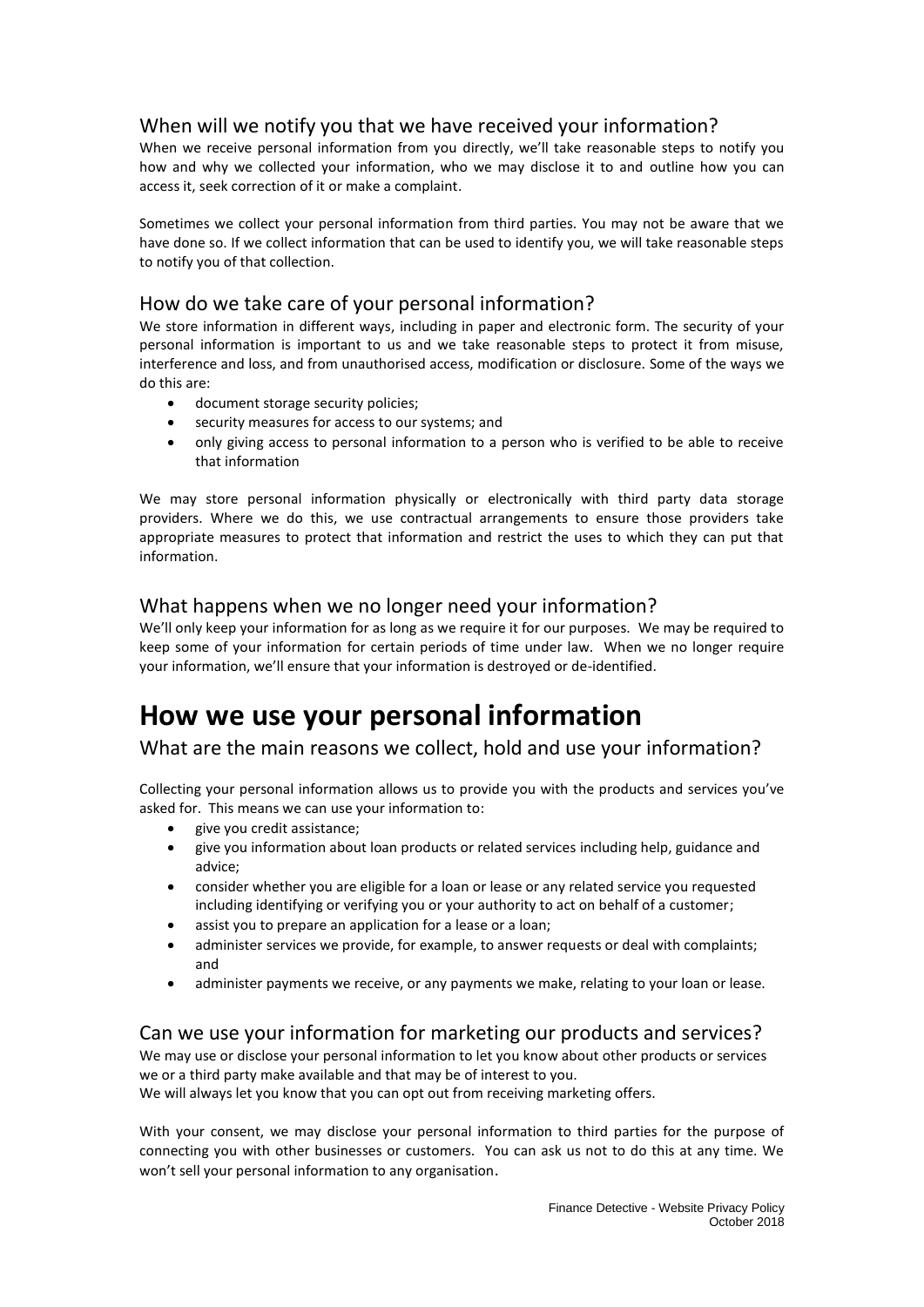### **Yes, You Can Opt-Out**

You can let us know at any time if you no longer wish to receive direct marketing offers from us. We will process your request as soon as practicable.

### What are the other ways we use your information?

We've just told you some of the main reasons why we collect your information, so here's some more insight into the ways we use your personal information including:

- telling you about other products or services we make available and that may be of interest to you, unless you tell us not to;
- identifying opportunities to improve our service to you and improving our service to you;
- allowing us to run our business efficiently and perform general administrative tasks;
- preventing any fraud or crime or any suspected fraud or crime;
- as required by law, regulation or codes binding us; and
- any purpose to which you have consented.

### **What are the grounds which we will deal with your personal information under the GDPR?**

Under the GDPR, we must have a legal ground in order to process your personal information. The legal grounds that we may rely on are:

- Performance of our contract with you;
- Compliance with a legal obligation;
- Where you have provided your consent; and
- For our legitimate interests: our main legitimate interests for processing your personal information are: fraud, security, due diligence, business operations and direct marketing.

## **How long do you keep your information?**

We required to keep some of your information for certain periods of time under law, such as the Corporations Act, the Anti-Money Laundering & Counter-Terrorism Financing Act, and the Financial Transaction Reports Act for example.

We are required to keep your information for 7 years from the closure of accounts, or otherwise as required for our business operations or by applicable laws.

We may need to retain certain personal information after we cease providing you with products or services to enforce our terms, for fraud prevention, to identify, issue or resolve legal claims and/or for proper record keeping.

# **Who do we share your personal information with?**

**To make sure we can meet your specific needs and for the purposes described in 'How we use your personal information', we sometimes need to share your personal information with others.** We may share your information with other organisations for any purposes for which we use your information.

### **Sharing Your Information**

We may use and share your information with other organisations for any purpose described above.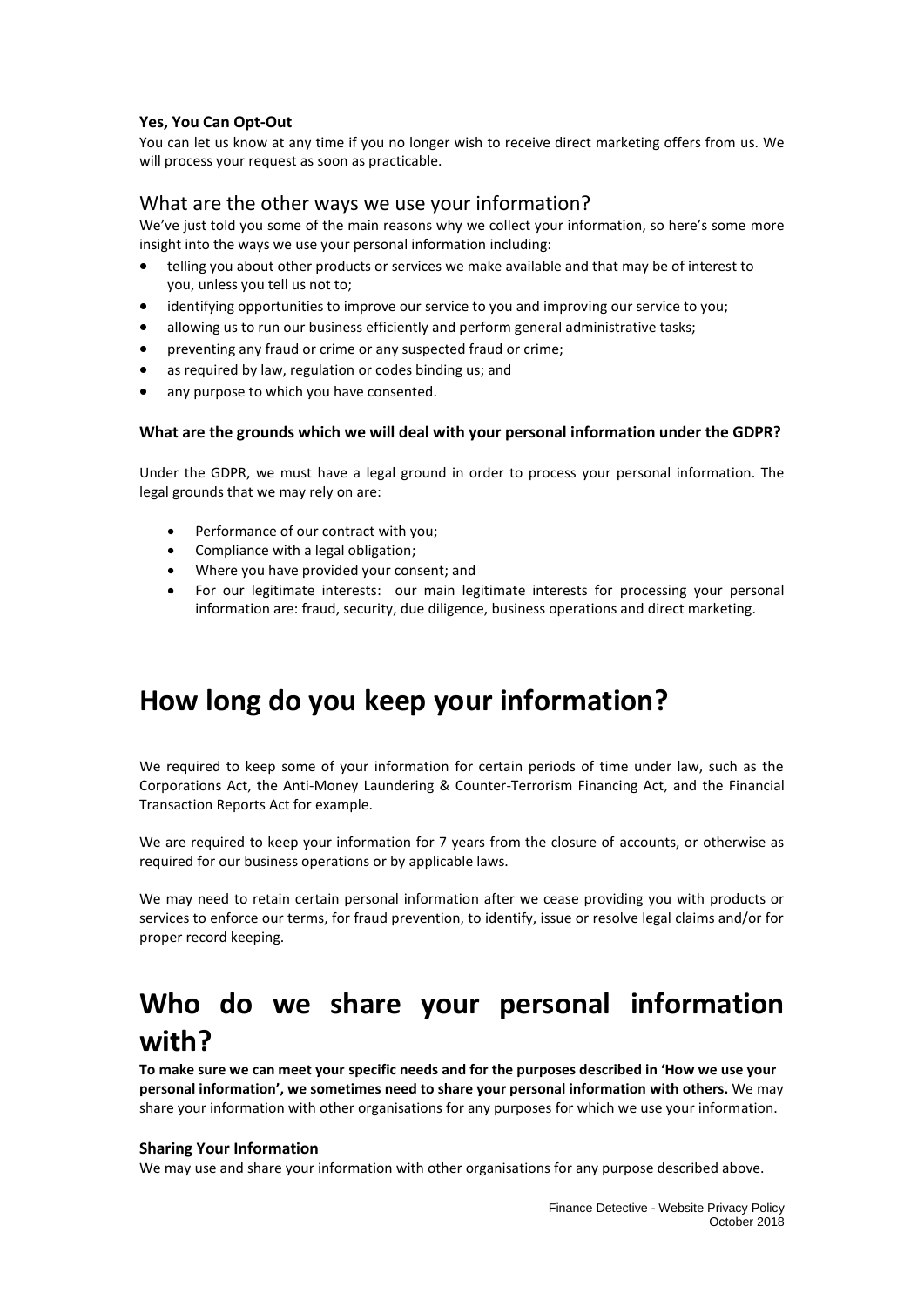### Sharing with your representatives and referees

We may share your information with:

- your representative or any person acting on your behalf (for example, lawyers, settlement agents, accountants or real estate agents); and
- your referees, like your employer, to confirm details about you.

### Sharing with third parties

We may share your information with third parties in relation to services we provide to you. Those third parties may include:

- the mortgage aggregator through whom we may submit loan or lease applications to lenders or lessors on the mortgage aggregator's panel;
- the Australian Credit Licence holder that authorises us to engage in credit activities;
- referrers that referred your business to us;
- valuers;
- lenders, lessors, lender's mortgage insurers and other loan or lease intermediaries;
- organisations, like fraud reporting agencies, that may identify, investigate and/or prevent fraud, suspected fraud, crimes, suspected crimes, or other misconduct;
- government or regulatory bodies (including ASIC and the Australian Taxation Office) as required or authorised by law. In some instances, these bodies may share the information with relevant foreign authorities;
- guarantors and prospective guarantors of your loan or lease;
- service providers, agents, contractors and advisers that assist us to conduct our business for purposes including, without limitation, storing or analysing information;
- any organisation that wishes to take an interest in our business or assets; and
- any third party to which you consent to us sharing your information.

### Sharing outside of Australia

We may use overseas organisations to help conduct our business. As a result, we may need to share some of your information (including credit information) with such organisations outside Australia. The countries in which those organisations are located are:

• United States, United Kingdom, India, New Zealand

We may store your information in cloud or other types of networked or electronic storage. As electronic or networked storage can be accessed from various countries via an internet connection, it's not always practicable to know in which country your information may be held. If your information is stored in this way, disclosures may occur in countries other than those listed.

Overseas organisations may be required to disclose information we share with them under a foreign law. In those instances, we will not be responsible for that disclosure.

Where we transfer your information from the EEA' to a recipient outside the EEA we will ensure that an adequate level of protection is in place to protect your personal information such as putting in place contractual protections to ensure the security of your information.

## **How do you access your personal information?**

### How you can generally access your information

We'll always give you access to your personal information unless there are certain legal reasons why we can't. You can ask us in writing to access your personal information that we hold. In some cases, we may be able to deal with your request over the phone.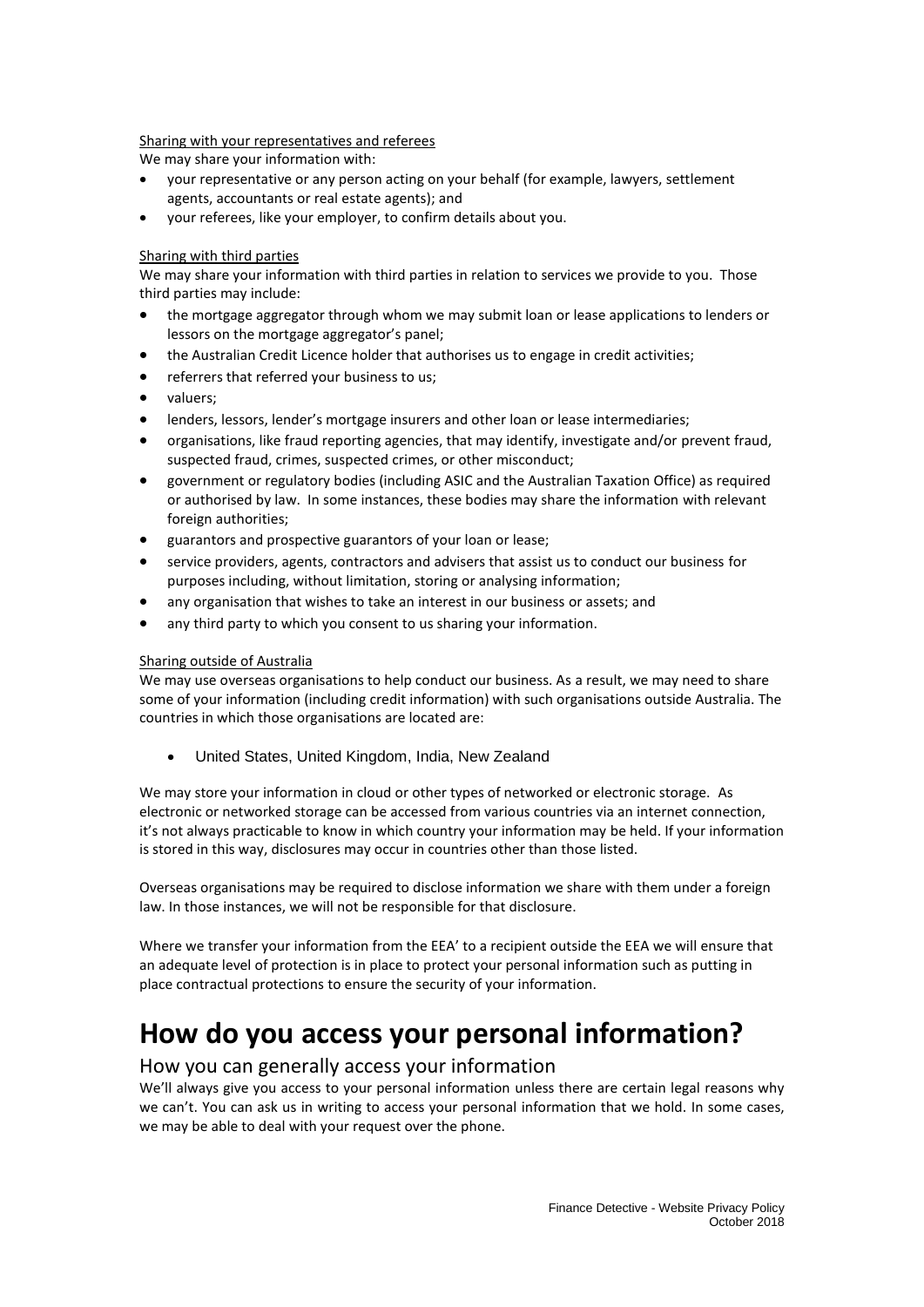We will give you access to your information in the form you want it where it's reasonable and practical. We may charge you a small fee to cover our costs when giving you access, but we'll always check with you first.

We're not always required to give you access to your personal information. Some of the situations where we don't have to give you access include when:

- we believe there is a threat to life or public safety;
- there is an unreasonable impact on other individuals;
- the request is frivolous;
- the information wouldn't be ordinarily accessible because of legal proceedings;
- it would prejudice negotiations with you;
- it would be unlawful:
- it would jeopardise taking action against serious misconduct by you;
- it would be likely to harm the activities of an enforcement body (e.g. the police); or
- it would harm the confidentiality of our commercial information.

If we can't provide your information in the way you've requested, we will tell you why in writing. If you have concerns, you can complain. See 'Contact Us'.

## **How do you correct your personal information?**

### How we correct your information

Contact us if you think there is something wrong with the information we hold about you and we'll try to correct it if it's:

- inaccurate;
- out-of-date;
- incomplete;
- irrelevant; or
- misleading.

If you are worried that we have given incorrect information to others, you can ask us to tell them about the correction. We'll try and help where we can - if we can't, then we'll let you know in writing.

## What additional things do we have to do to correct your credit information?

If you ask us to correct credit information, we will help you with this in the following way.

### Helping you manage corrections

Whether we made the mistake or someone else made it, we are required to help you ask for the information to be corrected. So, we can do this, we might need to talk to others. However, the most efficient way for you to make a correction request is to send it to the organisation which made the mistake.

### Where we correct information

If we're able to correct the information, we'll let you know within five business days of deciding to do this. We'll also let the relevant third parties know as well as any others you tell us about. If there are any instances where we can't do this, then we'll let you know in writing.

### Where we can't correct information

If we're unable to correct your information, we'll explain why in writing within five business days of making this decision. If you have any concerns, you can access our external dispute resolution scheme or make a complaint to the Office of the Australian Information Commissioner.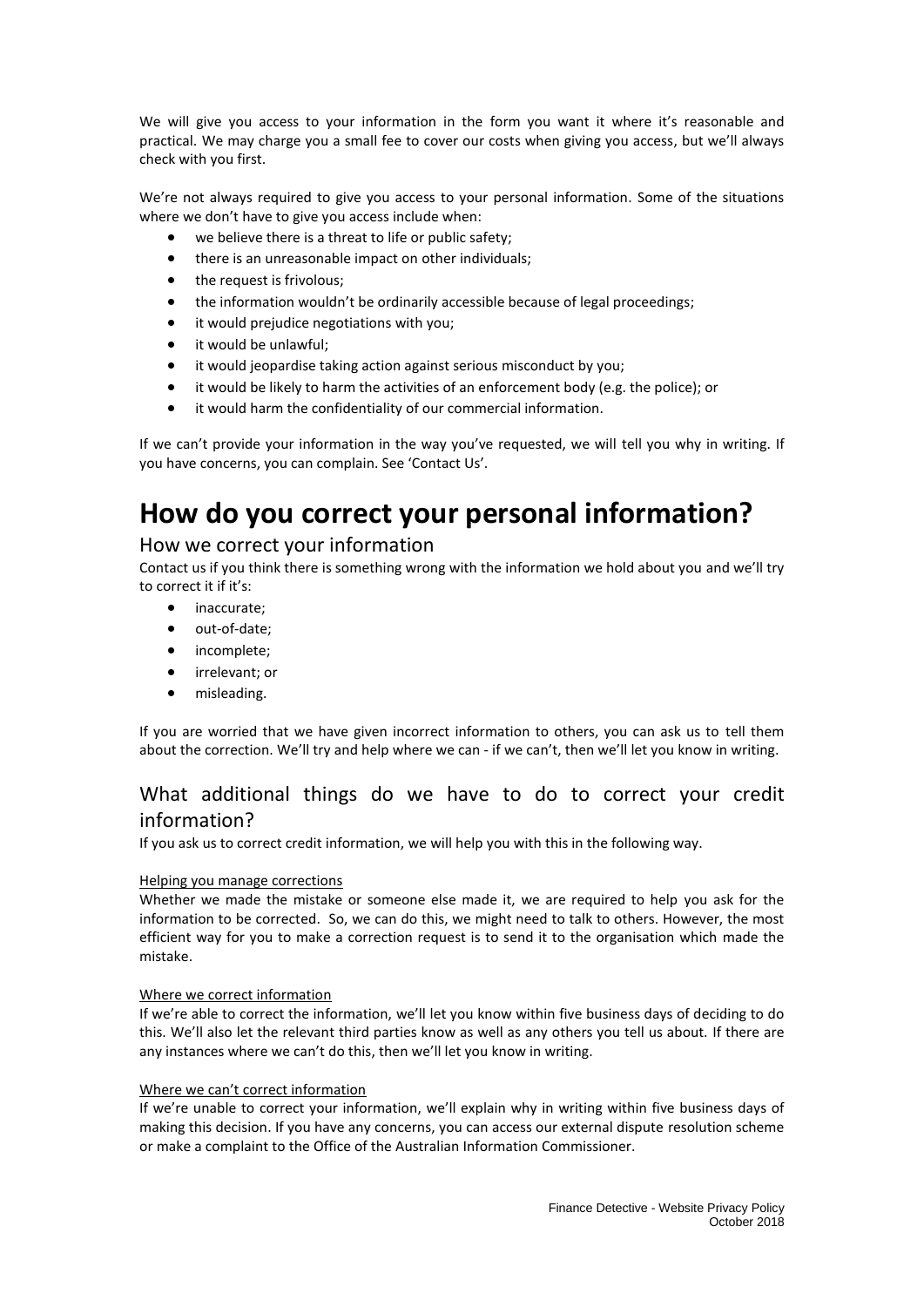#### Time frame for correcting information

If we agree to correct your information, we'll do so within 30 days from when you asked us, or a longer period that's been agreed by you.

If we can't make corrections within a 30-day time frame or the agreed time frame, we must:

- let you know about the delay, the reasons for it and when we expect to resolve the matter;
- ask you to agree in writing to give us more time; and
- let you know you can complain to our external dispute resolution scheme or the Office of the Australian Information Commissioner.

## **How do you make a complaint?**

### How do you generally make a complaint?

If you have a complaint about how we handle your personal information, we want to hear from you. You are always welcome to contact us.

### You can contact us by using the details below

Internal Complaints Officer: Warren Dworcan [warren@financedetective.com.au](mailto:warren@financedetective.com.au) External Dispute Resolution: Aust. Financial Complaints Authority, 1800 931 678[, www.afca.org.au](http://www.afca.org.au/)

We are committed to resolving your complaint and doing the right thing by our customers. Most complaints are resolved quickly, and you should hear from us within five business days.

### **Need more help?**

If you still feel your issue hasn't been resolved to your satisfaction, then you can raise your concern with the Office of the Australian Information Commissioner:

- **Online:** [www.oaic.gov.au/privacy](http://www.oaic.gov.au/privacy)
- **Phone:** 1300 363 992
- **Email:** [enquiries@oaic.gov.au](mailto:enquiries@oaic.gov.au)
- **Fax:** +61 2 9284 9666
- **Mail:** GPO Box 5218 Sydney NSW 2001 or GPO Box 2999 Canberra ACT 2601

If you are located in the EEA, you can contact the relevant data protection authority (for example in the place you reside or where you believe we breached your rights). For example, the Office of the UK Information Commissioner:

Office of the UK Information Commissioner

- Online: www.ico.gov.uk
- Phone: 0303 123 1113
- Live chat: <https://ico.org.uk/global/contact-us/live-chat>

## What additional things do we have to do to manage your complaints about credit information?

### If your complaint relates to how we handled your access and correction requests

You may take your complaint directly to our external dispute resolution scheme or the Office of the Australian Information Commissioner. You are not required to let us try to fix it first.

For all other complaints relating to credit information